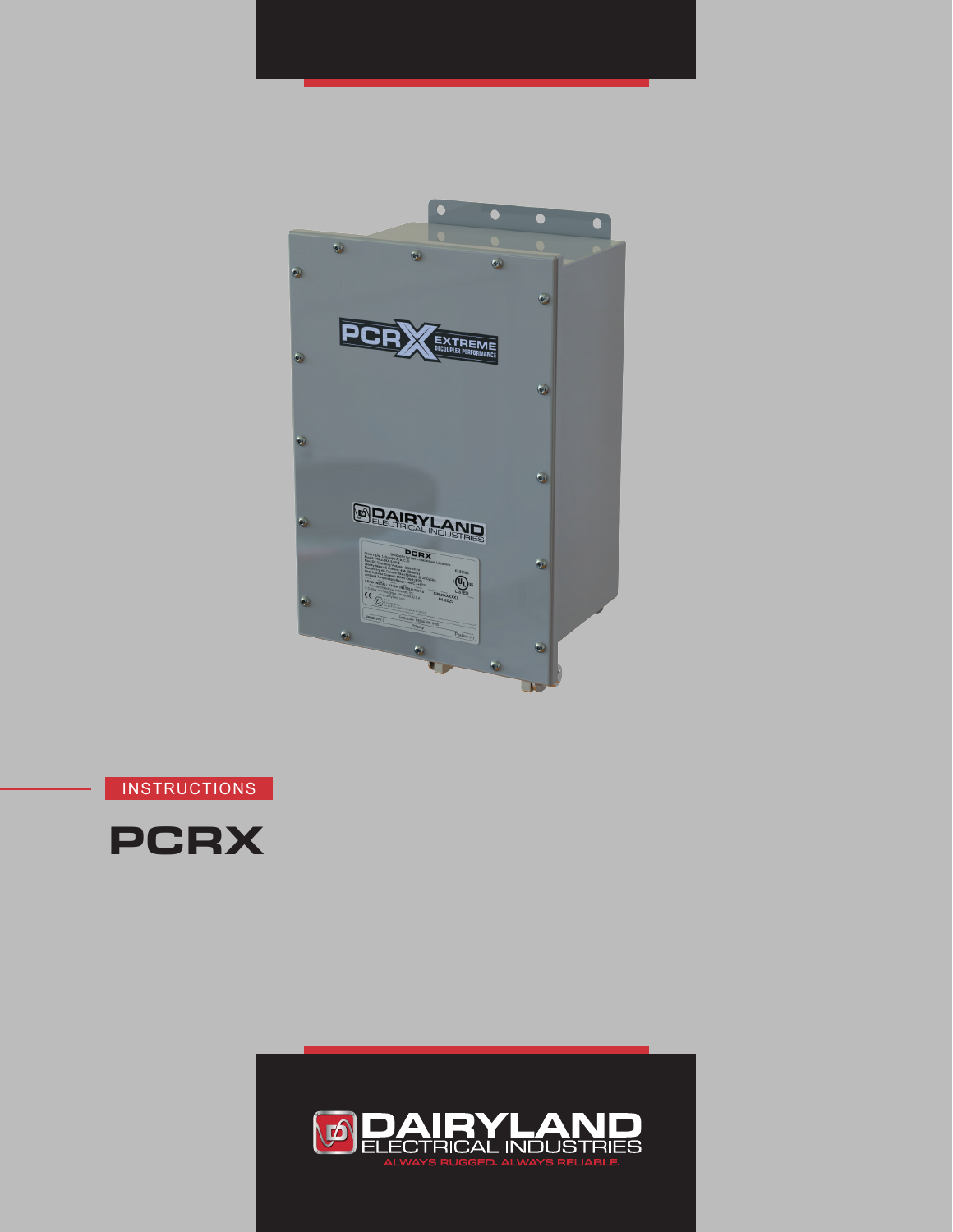#### **INTRODUCTION**

#### *Read entire document before installing*

As part of the Polarization Cell Replacement (PCR) family of products, the PCRX provides similar protection and mitigation characteristics as the PCR with the added benefit of enabling quick and accurate "instant off" readings during interrupted surveys. The PCRX is a solid-state DC isolation/AC grounding (i.e., decoupling) device designed for use in conjunction with cathodically protected equipment located in Class I, Division 2 hazardous (classified) locations or in ordinary (unclassified) locations. The PCRX has been evaluated against requirements for effective ground-fault current path and isolation of objectionable DC ground currents and is suitable for: (1) AC voltage mitigation, (2) over-voltage protection of isolation joints and similar structures and equipment, and (3) DC isolation and AC grounding of cathodically protected structures and electrical equipment in cathodically protected structures.

The PCRX can be used in a variety of different applications, each of which requires specific installation guidelines, available on the Dairyland website. Those installation instructions cover the following common applications.

- DC isolation/AC grounding of cathodically protected structures containing electrical equipment.
- Over-voltage protection of isolation joints.
- AC voltage mitigation by providing an AC current path.

Some applications listed may not apply in some countries due to different codes and practices. If your application is not covered by these installation instructions, contact Dairyland.

General and specific technical information for most applications is available on the Dairyland website.

#### **INSTALLATION GUIDELINES**

These general instructions apply to all applications.

#### **Worker Safety**

For worker safety during installation or removal, it is recommended that the user obtain certain equipment; namely a pair of electrically insulated gloves, a shorting cable approximately 3 ft (0.91 m) long with insulated clamps on each end, and a multi-meter to measure AC voltage. (Of these items, Dairyland offers a suitable 3 ft long 1/0AWG shorting cable with insulated clamps, Model# BCL-1/0 for decouplers rated up to 15kA). The following installation procedure assumes that these items are available. It is suggested that a grounding jumper be used as a safety precaution in the event the lead to the structure rises to an unsafe potential when it is disconnected during the installation or removal process or if an electrical disturbance occurs while the decoupler is being installed. Be sure to remove the grounding jumper after the decoupler is completely installed. If the structure voltage is not at a safe touch potential (i.e.,>15VAC to ground per NACE SP0177), then insulating gloves should be used.

#### **MODEL NUMBER CHART**



**Blocking Threshold Voltage**: -5.5Vdc/+2.5Vdc and -4.5Vdc/+3.5Vdc standard. **Momentary AC Fault Current**: 5kA, 10kA, and 15kA (rms, 30 cycles 50/60Hz) **Steady-State AC Current Rating**: 45A rms 50/60Hz max continuous

**Peak Impulse Current Rating**: 100kA, 8x20µs waveform.

Note: This peak impulse current rating is a simulation of lightning.

#### **Certifications**

மி

The PCRX has been tested by Nationally Recognized Testing Laboratories (NRTLs) for compliance to independent standards in its operation, ratings, and construction. This includes compliance to standards for:

Class I, Div. 2, Groups A, B, C, D and Zone 2, Group IIC.

Class & Division System: UL (United States) and C-UL (Canada)

- Effective Ground Fault Current Path per:
	- NFPA 70 (US National Electric Code NEC): Article 250.4(A)(5)
	- CSA C22.1 (Canadian Electric Code, Part I): 10-100 & 10-500
- Isolation of Objectionable DC Ground Currents per:
	- NFPA 70: Article 250.6(E)
	- CSA C22.1: 10-100 & 10-500
- Hazardous Location Use:
	- Class 1, Division 2, Groups A, B,C,D by UL & C-UL per:
	- UL 121201, 9th Ed. and CSA C22.2 No.213-17
- Safety Requirements for Electrical Equipment per:
	- UL 61010-1, 3rd Ed. & CSA C22.2 No. 61010-1
	- Overvoltage Protection from Impulse (Lightning) Current: 100kA (8 x 20µs)
	- Enclosure Rating: NEMA 4X
	- Temperature Range: -40°C to +50°C (-40°F to +122°F)
	- Max Altitude: 2000 meters
	- Ambient Pressure of 80 kPa (0.8 bar) to 110 kPa (1.1 bar)
	- Relative Humidity: 0-100% noncondensing
	- Outdoor use
	- Pollution Degree 2

Zone System: ATEX / IECEx / UKEx (Europe / International / UK). ATEX per directive 2014/34/EU (Equipment for use in Potentially Explosive Atmospheres):

- Zone 2, Group IIC, Increased Safety "ec"
- EN IEC 60079-0: 2018
- EN IEC 60079-7: 2015+A1:2018
- IEC 60079-0: 2017
- IEC 60079-7: 2017
- Overvoltage Protection from Impulse (Lightning) Current: 100kA (8 x 20µs)
- Temperature Range: -40°C to +50°C
- Enclosure Rating: IP66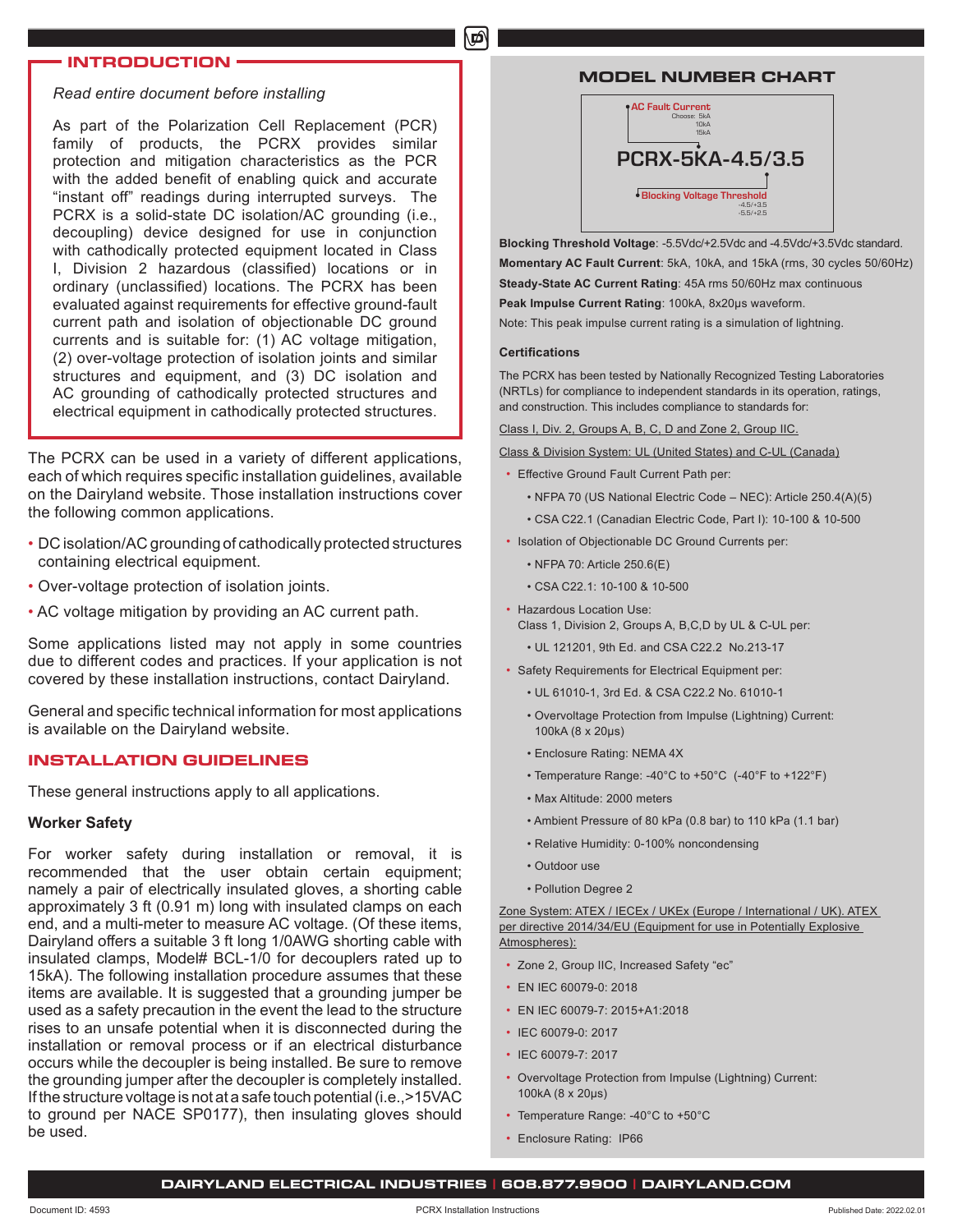## **WARNING**

During installation, the voltage on the structure may rise to an unsafe level (i.e., due to induced AC, AC fault or lightning on the structure). Sparking and current flow may occur when connecting or disconnecting decouplers or over-voltage protectors. Assure that this does not occur in hazardous locations where gases or vapors may be present. All necessary safety precautions must be taken by the user to avoid unsafe worker conditions, including arcing, in accordance with applicable industry and/or company-required practices. Dairyland provides suggested procedures for installing and operating this equipment (See the section on Worker Safety). But the user must be responsible for and approve the procedures to be used by its workers when installing the equipment because Dairyland cannot be familiar with each user's safety guidelines.

# **WARNING**

Explosion Hazard - Substitution of any component may impair suitability for Class I, Division 2.

# *NOTICE*

The stainless steel enclosure is internally bonded to the positive terminal. Ensure that the PCRX enclosure is mounted in a manner that provides isolation between it and the cathodically protected structure.

#### **Mounting**

Mount the PCRX so that the total length of conductor to the connection points will be as short as possible if the PCRX is going to be used to provide protection against peak impulse current/waveforms comparable to lightning. All conductors have inductance which will cause a significant voltage per unit of conductor length when subject to lightning surge current. To minimize the voltage developed between the connection points, install the PCRX as close as practical to the required connection points and cut the conductor to the shortest possible length during installation. For most isolation joint applications the PCRX can, and should, be installed with about 6 inches (≈ 150 mm) of conductor. Conductors can develop 1-3 kV/ft. (appox. 3-10 kV/meter) of length due to lightning; hence the reason why conductors should be kept as short as possible in lightning applications. Conductor length is not critical for limiting voltage due to 50 Hz or 60 Hz current. Note: Because of the internal bond between the enclosure and positive terminal, mount the PCRX on a structure not in contact with the cathodically protected structure.

The PCRX is made to mount on a flat surface (e.g., a wood post, unistrut, or panel) with up to 5/16" bolts furnished by the user. Pedestal mounting is also an option. Due to the mass of the PCRX, it is always recommended that the unit be mounted to a sturdy structure. If the application is protection of an isolated flange, this may require a support post or other similar structure, as well as applicable connection accessories available from Dairyland such as AP or MTL kits. This must be done keeping in mind the conductor length considerations noted above. For dditional information on accessories suitable for the PCRX, see Dairyland Accessories.

#### **Environmental Exposure**

The PCRX enclosure is rated NEMA 4X and IP66, making it suitable for outdoor non-submersible applications.

The unit must be installed in environments with ambient temperatures of -40 $\degree$ F to +122 $\degree$ F (-40 $\degree$ C to +50 $\degree$ C).

#### **Specific Installation Guidance**

The Dairyland website contains detailed information on the installation methods specific to a given application. For wiring diagrams and/or application guidance, see Dairyland Applications.

#### **Polarity**

All PCRX models have asymmetrical blocking characteristics. Therefore, when being connected between a cathodically protected structure and ground, connect the negative terminal of the PCRX to the cathodically protected structure and the positive terminal to ground.

If being connected between two different cathodically protected systems, attach the negative terminal to the more negative structure and the positive terminal to the less negative structure, keeping in mind that the positive terminal is bonded internally to the metallic enclosure. Consider if the PCRX enclosure mounting could affect the cathodic protection system. A label on the PCRX cover shows the polarity of each conductor.

#### **Field Testing**

- 1. Before installation, it is recommended that steady-state AC current is measured to ensure the application is within the rating of the PCRX. With a clamp-on ammeter, measure the steady-state AC-RMS current flowing between the PCRX connection points, utilizing a suitable bonding jumper or the system wiring. The AC-RMS steady-state AC current must be less than 45Amps AC-RMS.
- 2. Because the stainless steel enclosure is internally bonded to the positive terminal, ensure the PCRX is physically mounted to a structure that provides isolation between it and the cathodically protected structure.
- 3. Install the PCRX appropriate for the given application. Connect the negative terminal to the more negative structure and the positive terminal to the grounded or more positive structure, taking care to note any bonding and safety requirements from above. Remove any bonding jumper when done.

**DAIRYLAND ELECTRICAL INDUSTRIES | 608.877.9900 | DAIRYLAND.COM**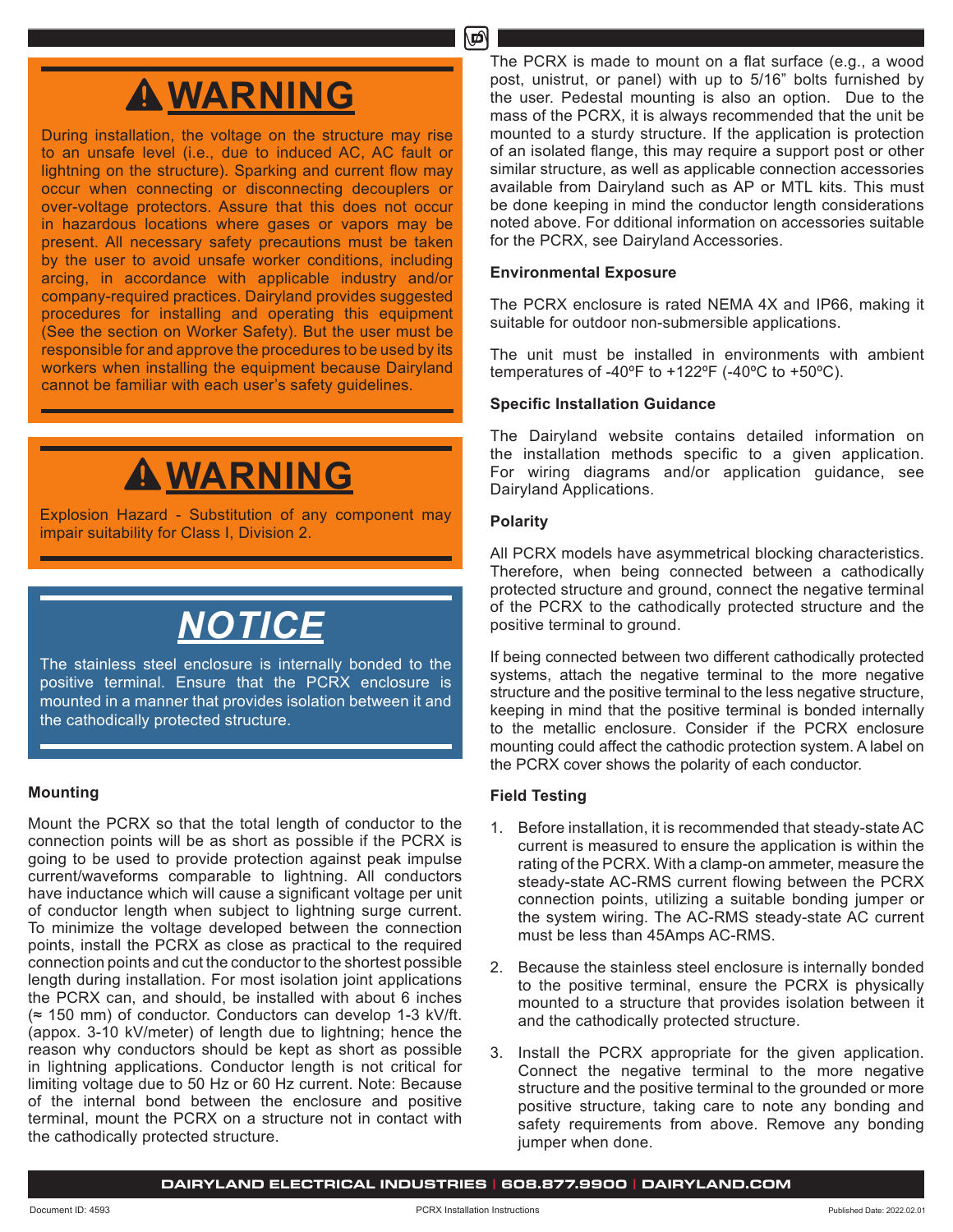4. After installation, the DC voltage across the PCRX terminals can be measured to confirm that the PCRX has been applied within its operating voltage limits. The allowable DC voltage across the terminals depends on the level of steady-state AC. A clamp-on ammeter can again be used to confirm the AC-RMS steady-state current through the PCRX. See the table below for guidance. A more in-depth discussion of operating voltage parameters can be found in PCRX Technical Literature at Dairyland.com.

|                                                          | <b>Blocking</b><br><b>Threshold</b><br>$-4.5V/+3.5V$         | <b>Blocking</b><br><b>Threshold</b><br>$-5.5V/+2.5V$ |  |  |  |
|----------------------------------------------------------|--------------------------------------------------------------|------------------------------------------------------|--|--|--|
| <b>AC Current</b><br><b>Through PCRX</b><br>(Amps ACrms) | <b>DC Operating Voltage Range</b><br><b>Across Terminals</b> |                                                      |  |  |  |
| < 0.6                                                    | $-1.7V / +0.7V$                                              | $-2.7V / -0.3V$                                      |  |  |  |
| 0.7                                                      | $-3.7V/ +2.7V$                                               | $-4.7V/ +1.7V$                                       |  |  |  |
| 1                                                        | $-3.9V/ +2.9V$                                               | $-4.9V/ +1.9V$                                       |  |  |  |
| 2                                                        | $-4.1V / +3.1V$                                              | $-5.1V / +2.1V$                                      |  |  |  |
| 5                                                        | $-4.1V / +3.1V$                                              | $-5.1V / +2.1V$                                      |  |  |  |
| 15                                                       | $-3.8V / +2.8V$                                              | $-4.8V/ +1.8V$                                       |  |  |  |
| 25                                                       | $-3.5V/ +2.5V$                                               | $-4.5V/ +1.5V$                                       |  |  |  |
| 35                                                       | $-3.1V / +2.1V$                                              | $-4.1V / +1.1V$                                      |  |  |  |
| 45                                                       | $-2.8V/+1.8V$                                                | $-3.8V / +0.8V$                                      |  |  |  |

5. To verify correct device operation while in service, measure the pipe to soil voltage using a reference cell. An acceptable CP reading will indirectly indicate correct operation with DC isolation, as device conduction would bond the CP system to ground (or to the other connected structure) and affect the CP reading. While an indirect test, it has proven to be a good indicator of operation. An unacceptable reading may be due to other factors besides the Dairyland device, such as an external system short, and if needed perform the following additional tests.

6. A more thorough test is one performed with the device out of circuit. If the device is in service, disconnect the CP structure attachment conductor (typically at the negative terminal) so that the product is isolated, but first addressing any safety issues such as adding a current-rated bonding jumper between the two connection points, wearing insulating gloves, etc. Note that if the Dairyland device is performing mitigation of induced AC voltage, disconnecting the device will leave the structure as an open circuit, and the induced voltage on the pipeline may rise to high levels. Therefore, take appropriate safety measures before proceeding. Next, momentarily short the device terminals to remove any residual charge that may be on the internal capacitor. Connect a multi-meter, set to the lowest Ohms scale, across the terminals. If the product is functional, the resistance will start at zero ohms and then slowly increase as the capacitor in the decoupler begins to charge from the multi-meter. The test may be discontinued at this point, as charging the capacitor can take up to 10 minutes, and it is only necessary to observe this general response briefly. If the product is failed, the reading will remain fixed and at a very low resistance value, typically a fraction of one Ohm

If any measurements do not produce the expected results, contact Dairyland.

#### **GENERAL COMMENTS**

The PCRX does not require routine maintenance, but if the cathodic protection voltage level near the PCRX is below the normal or expected value, it is suggested that the unit be field tested using the above procedures.

Clean the outer enclosure surface with damp cloth if needed.

The PCRX cover should not be removed as this can affect the NEMA 4X rating.

There is no routine maintenance that can be done in the field. If a problem is suspected, contact Dairyland for trouble-shooting assistance. If repairs are necessary, the unit is to be returned to Dairyland for diagnosis and repair after requesting a Return Material Authorization (RMA).

The PCRX is designed to fail as a short-circuit to assure safety grounding at all times if the unit fails due to excessive AC fault current or peak impulse current/waveform beyond rating.

**DAIRYLAND ELECTRICAL INDUSTRIES | 608.877.9900 | DAIRYLAND.COM**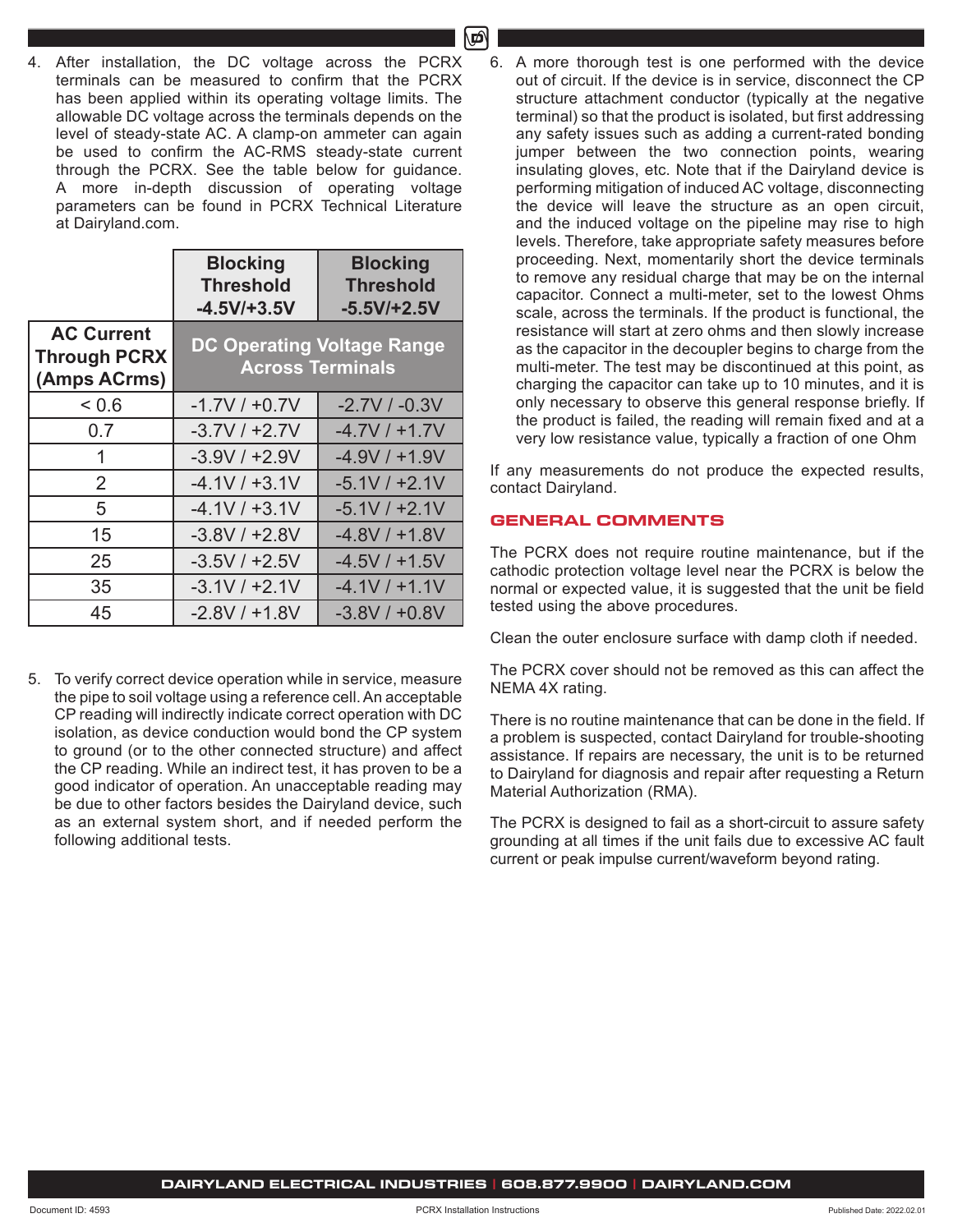#### **PCRX ATEX AND IECEX COMMENTS:**

- During installation the device should be handled and mounted in a location so that direct impact is minimized.
- Products marked CE, EX II 3 G are Equipment Group II, Equipment Category 3, and comply with the Essential Health and Safety Requirements relating to the design and construction of such equipment given in Annex II to the Directive 2014/34/EU.
- This equipment is intended for use in area in which explosive atmospheres caused by gasses, vapors, mists, air or dust mixtures are unlikely to occur, or are likely to occur only infrequently and for short periods. Such location correspond to Zone 2 classification according to ATEX Directive 2014/34/EU.
- This equipment complies with the standards listed per certificate numbers UL 21 ATEX 2542X and IECEx UL 21.0033X and UL21UKEX2247X.
- Connections to the PCRX should be made only when the area is non-hazardous.
- $\cdot$  CE  $\langle \xi_x \rangle$  II 3 G Ex ec IIC T4 Gc

#### **CUSTOMERSERVICE@DAIRYLAND.COM**

P.O. Box 187 Stoughton, WI 53589, USA



**DAIRYLAND ELECTRICAL INDUSTRIES | 608.877.9900 | DAIRYLAND.COM**

#### ௴